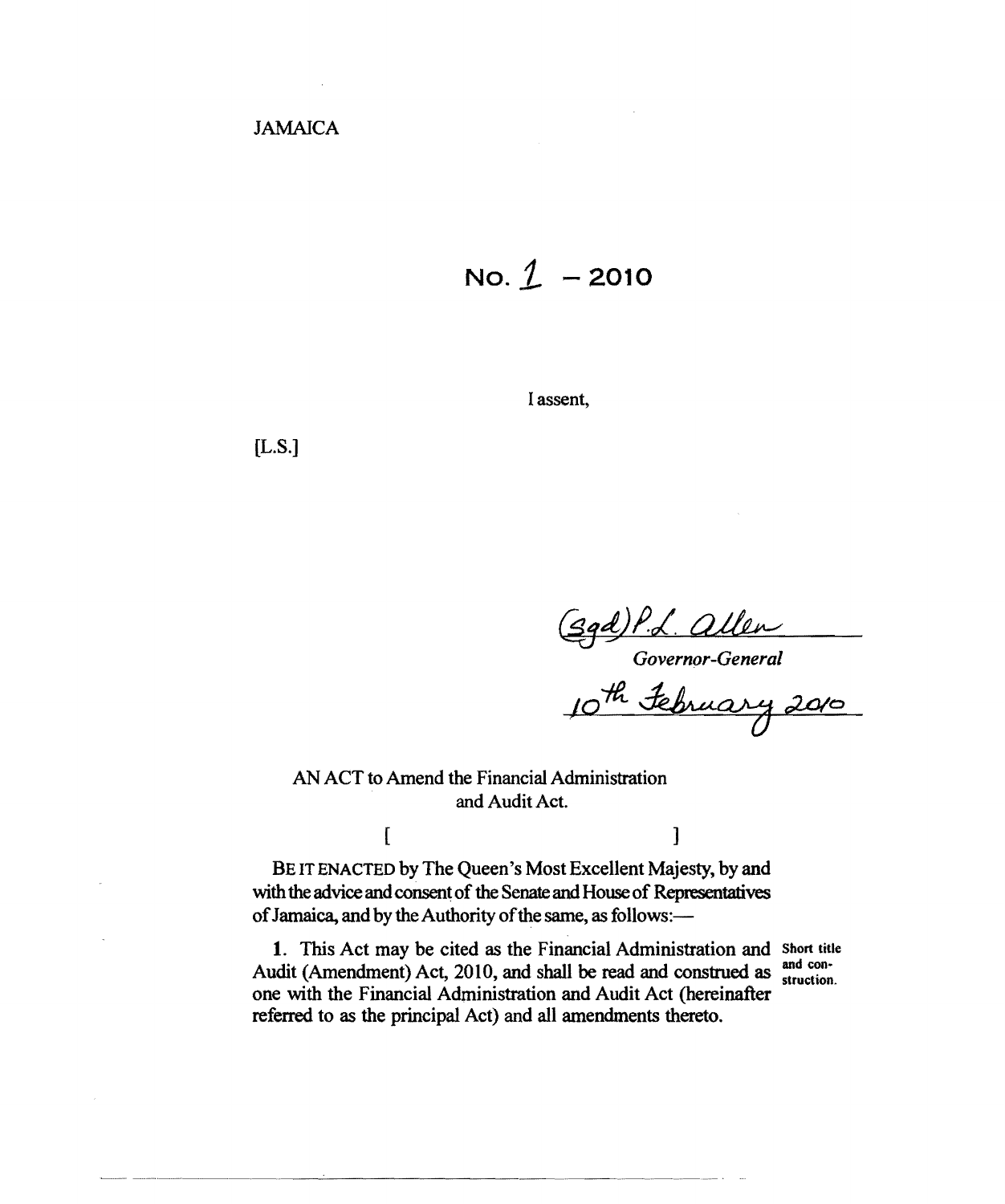## [No. J *The Financial Administration and Audit (Amendment) Act, 2010*

2. Section 24E of the principal Act is amended

Amendment of section 24E of the principal Act.

(a) by deleting subsection (1) and substituting therefor the

following

" (1) In this section, "credit agreement" means an agreement whereby goods or services delivered or supplied to a department are to be paid for at some future date following the date on which the goods or services are delivered or supplied.";

- (b) in subsection  $(4)$ , by deleting the words "or an agreement for deferred financing";
- (c) by deleting subsections  $(5)$ ,  $(6)$ ,  $(7)$  and  $(8)$ .

 $3-({}1)$  Notwithstanding the amendments to the principal Act made by section 2, the repealed provisions shall apply to any agreement for deferred financing in force immediately before the date of commencement of this Act, as ifthis Act had not been passed.

 $(2)$  In this section-

"agreement for deferred financing" means an agreement approved by the Minister, whereby

- (a) an approved contractor agrees to carry out and take on the ownership of an approved project with a provision for transfer of the ownership of the project to the Government in return for monetary payment at some future date extending beyond the end of the financial year in which the project is completed; or
- (b) an approved contractor agrees to carry out, and take on the ownership and secure the financing of, an approved project with a provision for the transfer of ownership of the project to the Government in return for an undertaking by the Minister given, with the prior approval of the Cabinet, to the agreed financing source for the repayment of the financing therefor at some future date extending beyond the end of the financial year within which the project is completed;

Saving.

2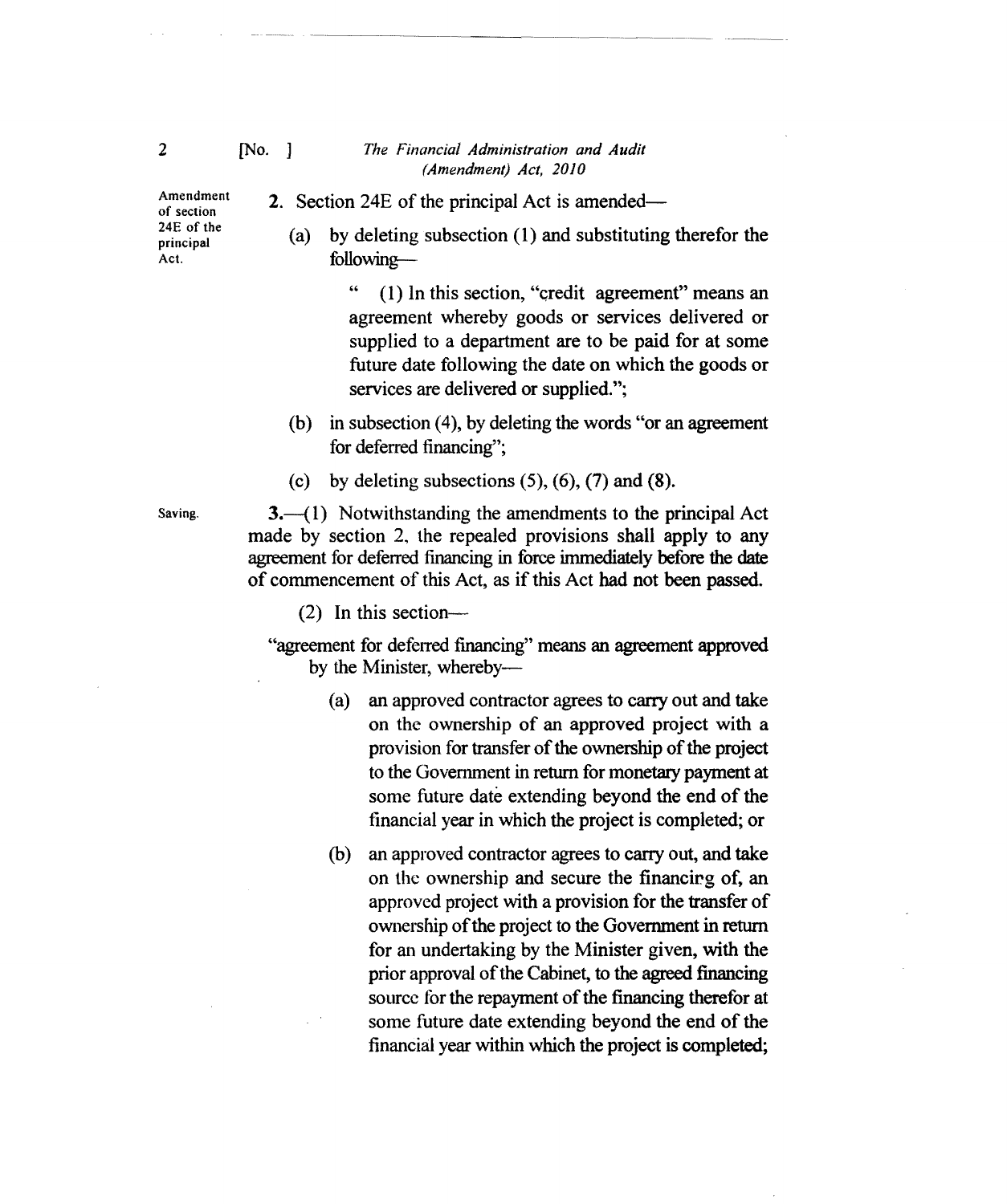- "approved contractor" means a contractor included on the Government's list of approved contractors;
	- "approved project" means a project connected with the development of Jamaica's infrastructure and approved by the Cabinet as a project that is to be carried out through an agreement for deferred financing;
- "the repealed provisions" means the provisions of subsections (5), (6), (7) and (8) of section 24E of the principal Act, deleted pursuant to section  $2(c)$ .

Passed in the House of Representatives this 26th day of January, 2010.

DELROY CHUCK *Speaker.* 

Passed in the Senate this 29th day of January, 2010.

OSWALD G. HARDING, OJ, CD, QC, *President.* 

*This printed impression has been carefully compared by me with the authenticated impression of the foregoing Act, and has been found by me to be a true and correct printed*  copy of the said Act.

*Clerk to the Houses of Parliament.*